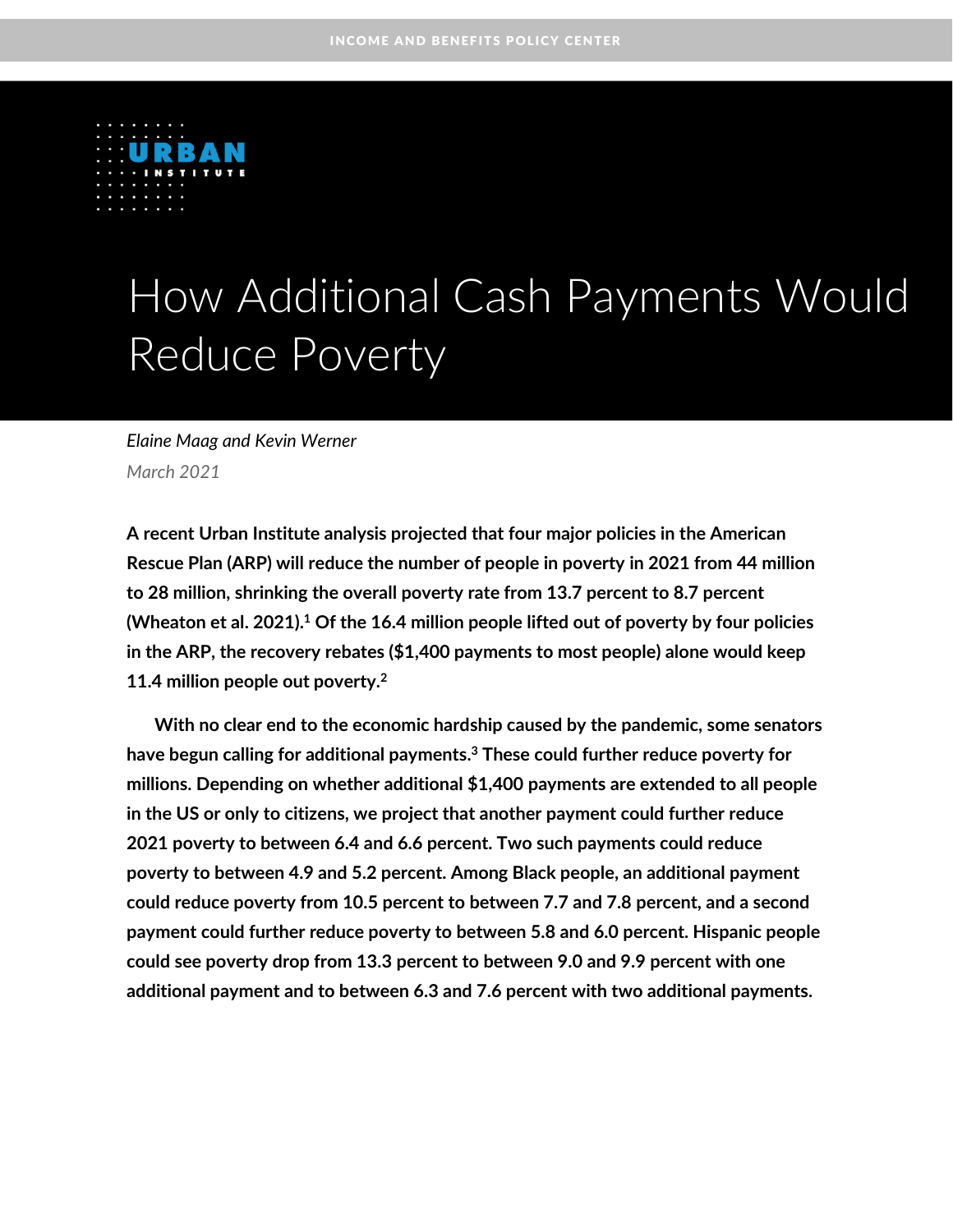# **Background**

Urban Institute researchers used the Analysis of Transfers, Taxes, and Income Security microsimulation model to project poverty rates for 2021 after the implementation of four key components of the ARP: (1) extending pandemic-related unemployment insurance benefits, (2) extending higher Supplemental Nutrition Assistance Plan benefits, (3) providing \$1,400 recovery rebates, and (4) advancing a portion of the increased Child Tax Credit (Wheaton et al. 2021). That work uses a modified definition of poverty that includes the value of Supplemental Nutrition Assistance Program benefits and the stimulus checks; this definition produces poverty rates that are lower than under the official definition.<sup>4</sup> As with this current analysis, we project poverty rates by comparing the resources a family is expected to receive in 2021 with the annual poverty level for that family. Both that analysis and this analysis use 2018 American Community Survey data modified to represent expected circumstances in 2021.<sup>5</sup>

# Description of Proposals

We examine two options for additional \$1,400 payments based on the income levels at which the payments phase out (figure 1). The two options also differ based on whether all people in the US are eligible for payments or only citizens are eligible.

- The "faster phaseout" payment would provide a payment of \$1,400 (\$2,800 for married couples), with an additional \$1,400 for each dependent. The payments would phase out at incomes between \$40,000 and \$50,000 for single filers, \$40,000 and \$80,000 for head-ofhousehold filers (typically single parents with children) and married couples with no dependents, and between \$50,000 and \$100,000 for married couples with dependents. All people in the US are eligible for the payment.
- The additional ARP payment would provide  $$1,400$  (\$2,800 for married couples), with an additional \$1,400 for each dependent. The payments phase out at incomes between \$75,000 and \$80,000 for single filers, \$112,500 and \$120,000 for head-of-household filers (typically single parents with children), and between \$150,000 and \$160,000 for married couples. With this option, only citizens are eligible to receive payments. We assume that most people eligible for the payments receive them.<sup>6</sup>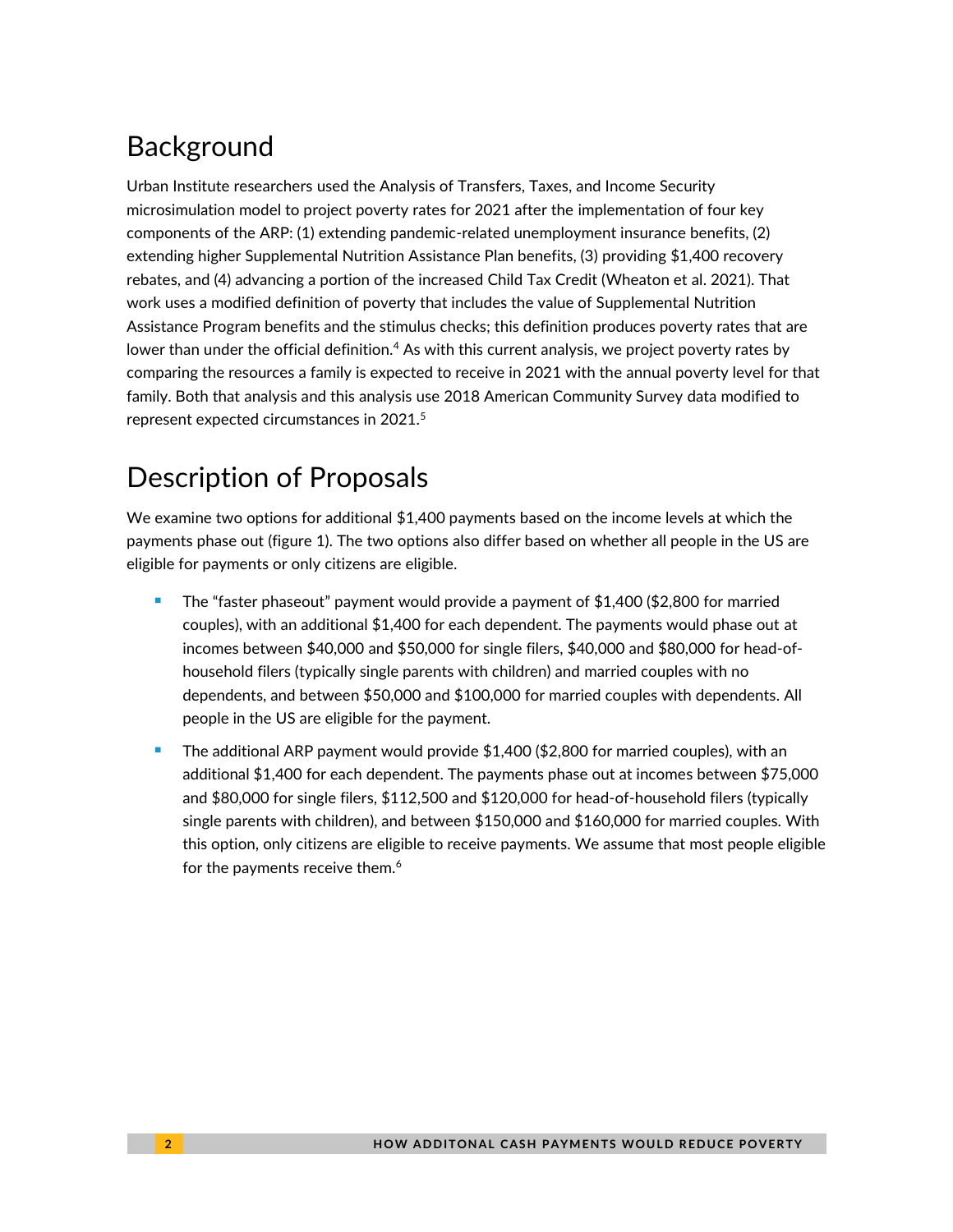#### FIGURE 1

#### **Comparing Proposed Payments**

*Faster phaseout payment*



**Source:** Authors' analysis. **Notes:** HOH = head of household.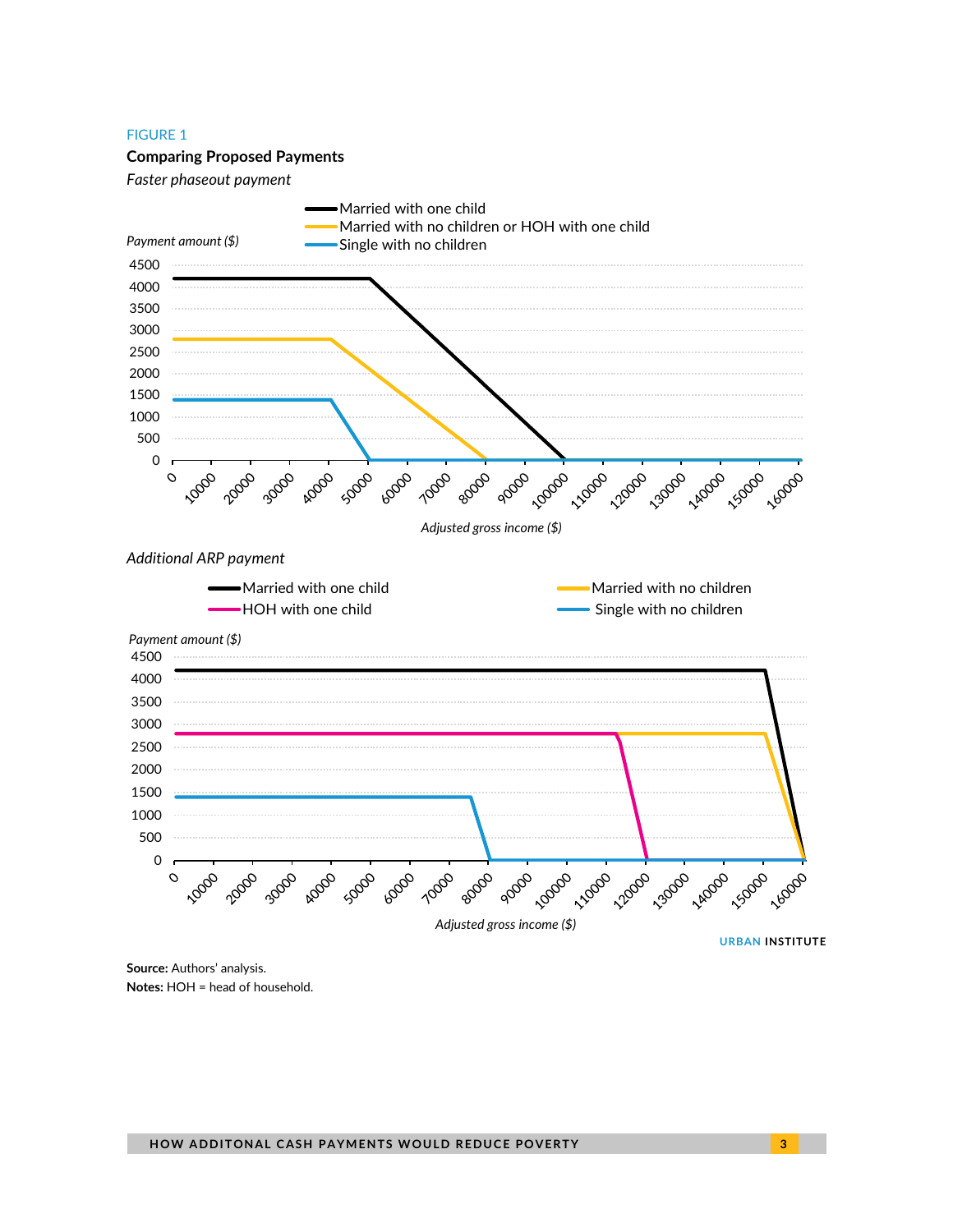# Findings

We project the effect of one additional payment under each plan. The share of people lifted out of poverty for the year is similar among both plans, because the payments generally phase out at incomes above the poverty level. $^7$  Benefits from the two plans differ for people with incomes above the poverty level, with fewer people eligible for the faster phaseout payments than for an additional ARP payment. The faster phaseout payment reduces poverty more because it includes all people in the US; the ARP plan extends payments only to US citizens.

The baseline for our analysis incorporates the four policies previously analyzed in the ARP. With the ARP in place, the Urban Institute projects that 8.7 percent of people would be in poverty in 2021. One faster phaseout payment would reduce that rate to 6.4 percent, lifting 7.3 million people out of poverty. An additional ARP payment would reduce the poverty rate to 6.6 percent, lifting 6.6 million people out poverty.

A second payment would further reduce poverty. If a second, faster phaseout payment were delivered, poverty would be reduced to 4.9 percent, lifting an additional 5 million people above the threshold. A second additional ARP payment would reduce the overall poverty rate to 5.2 percent, bringing 4.6 million people above the threshold (figure 2 and table A.1).

### FIGURE 2



### **Projected 2021 Poverty Rate with the American Rescue Plan Act and Additional Cash Payments**

#### **URBAN INSTITUTE**

**Source**: Urban Institute projections as of March 2021, using the Analysis of Transfers, Taxes, and Income Security (ATTIS) model. **Note:** Poverty is measured with the Supplemental Poverty Measure (SPM); we generally follow US Census Bureau methods for applying the SPM to American Community Survey data but use benefits and taxes simulated by ATTIS. The baseline reflects 2021 policies as of March 2021, including selected pieces of the American Rescue Plan Act as described by Wheaton et al. (2021) and additional unemployment insurance benefits and Supplemental Nutrition Assistance Program policies enacted in December 2020.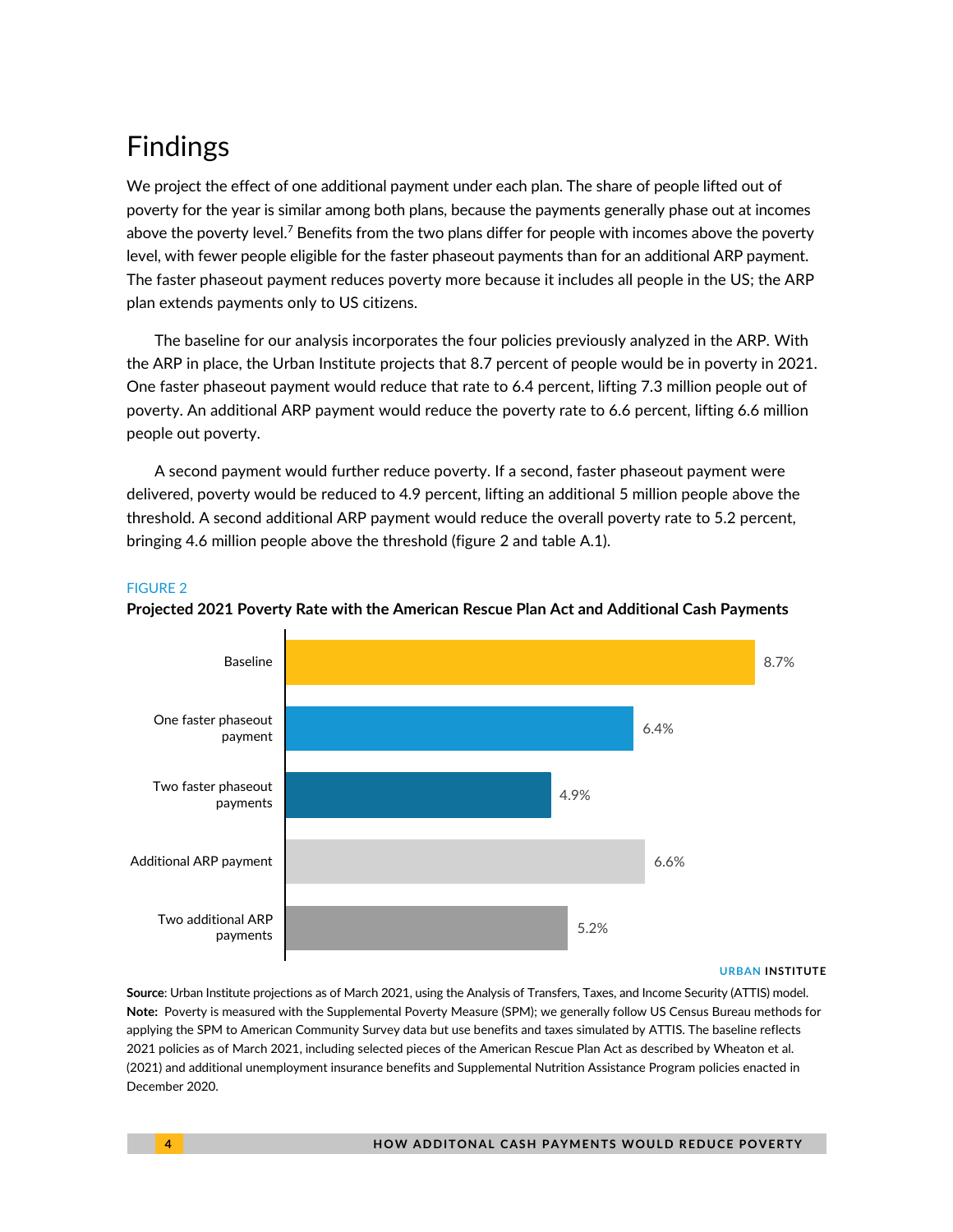Poverty rates are not even across people of different races (figure 3). With the ARP in place, Urban projects that 10.5 percent of Black, non-Hispanic people will be in poverty, 6.4 percent of white, non-Hispanic people will be in poverty, and 13.3 percent of Hispanic people will be poverty. With one faster phaseout payment, the poverty rate among Black, non-Hispanic people falls to 7.7 percent, and a second faster phaseout payment would further reduce the share living in poverty to 5.8 percent. An additional ARP payment would reduce poverty among Black, non-Hispanic people to 7.8 percent (lifting about 1.1 million out of poverty), and a second payment would further reduce it to 6.0 percent (lifting an additional 700,000 out of poverty).

#### FIGURE 3

### **Projected 2021 Poverty Rate by Race and Ethnicity with the American Rescue Plan Act and Additional Cash Payments**



**URBAN INSTITUTE**

**Source**: Urban Institute projections as of March 2021, using the Analysis of Transfers, Taxes, and Income Security (ATTIS) model. **Note:** Poverty is measured with the Supplemental Poverty Measure (SPM); we generally follow US Census Bureau methods for applying the SPM to American Community Survey data but use benefits and taxes simulated by ATTIS. Non-Hispanic people who do not identify as either white or Black or who identify with multiple races are not shown in this figure.

The faster phaseout payment would reduce poverty for white people from 6.4 percent to 5.0 percent, and a second payment would further reduce the poverty rate of this group to 4.0 percent. Additional ARP payments have the same effect as the faster phaseout payments for white people because the eligible groups among white people differ only slightly. One payment, either the faster phaseout payment or the same as in the ARP, would bring 2.7 million white people out of poverty, and a second payment of either type would bring an additional 2.0 million out of poverty.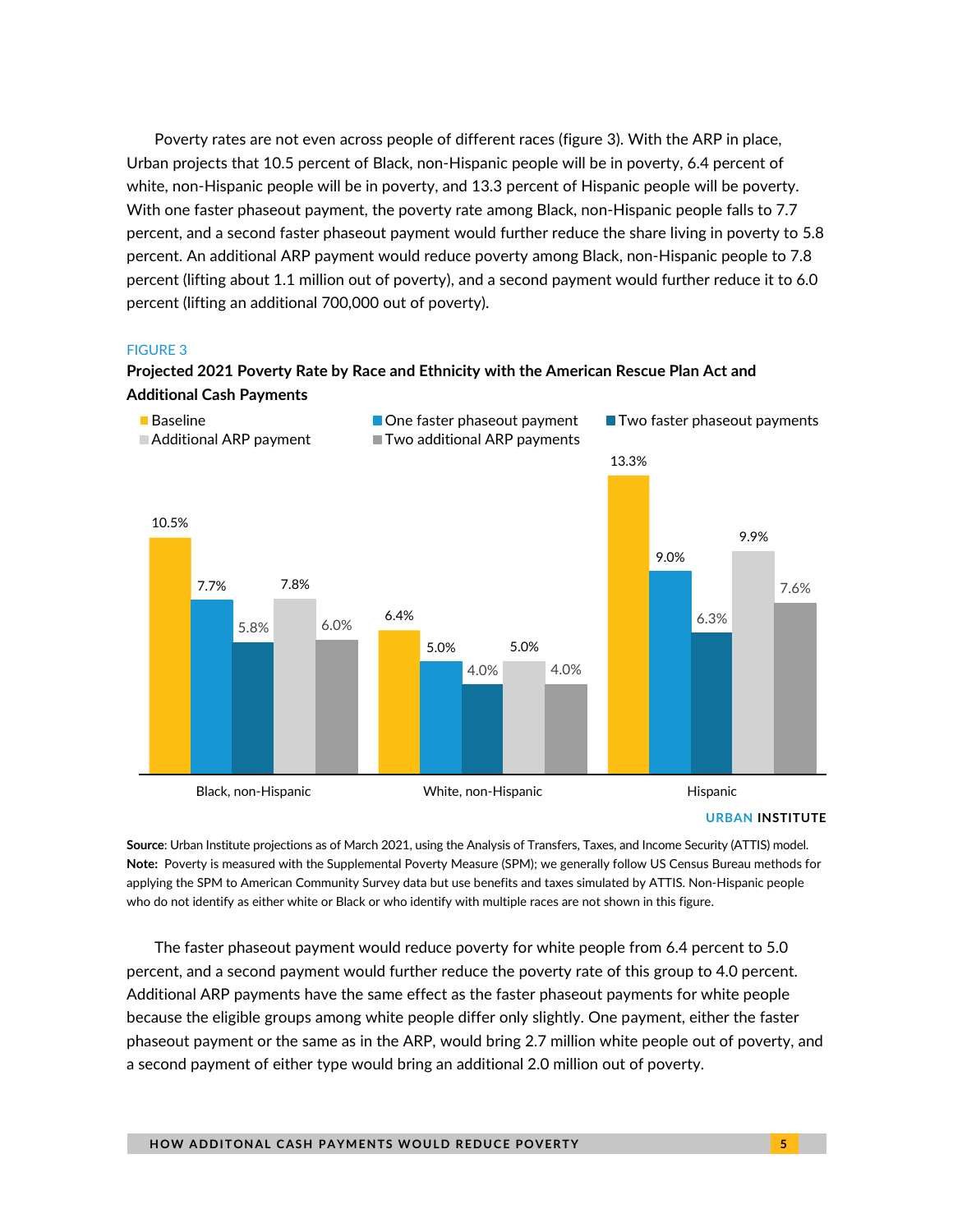Including everyone in the US in payments rather than restricting payments to citizens has the largest effect on Hispanic people. One faster phaseout payment would reduce the Hispanic poverty rate from 13.3 percent to 9.0 percent, and a second, faster phaseout payment would drop that rate to 6.3 percent. One additional ARP payment would reduce the Hispanic poverty rate from 13.3 percent to 9.9 percent, and a second would further reduce it to 7.6 percent. Among Hispanic people, one faster phaseout payment would lift 2.6 million people out of poverty, and a second faster phaseout payment would lift an additional 1.7 million. An additional ARP payment would lift 2.1 million Hispanic people out of poverty, and a second ARP payment would lift another 1.4 million.

### **Effect on Child Poverty**

The ARP focused additional resources on children by increasing the child tax credit, with the largest increases going to the lowest-income families with children. The ARP reduced poverty more for children than any other age group, cutting it by more than half from 13.7 percent to 6.5 percent (Wheaton et. al 2021). Additional payments would further reduce the share of children living in poverty.

### FIGURE 4

**Projected 2021 Child Poverty Rate with the American Rescue Plan Act and Additional Cash Payments**



#### **URBAN INSTITUTE**

**Source**: Urban Institute projections as of March 2021, using the Analysis of Transfers, Taxes, and Income Security (ATTIS) model. **Note:** Poverty is measured with the Supplemental Poverty Measure (SPM); we generally follow US Census Bureau methods for applying the SPM to American Community Survey data but use benefits and taxes simulated by ATTIS. The baseline reflects 2021 policies as of March 2021, including selected pieces of the American Rescue Plan Act as described by Wheaton et al. (2021) and additional unemployment insurance benefits and Supplemental Nutrition Assistance Program policies enacted in December 2020.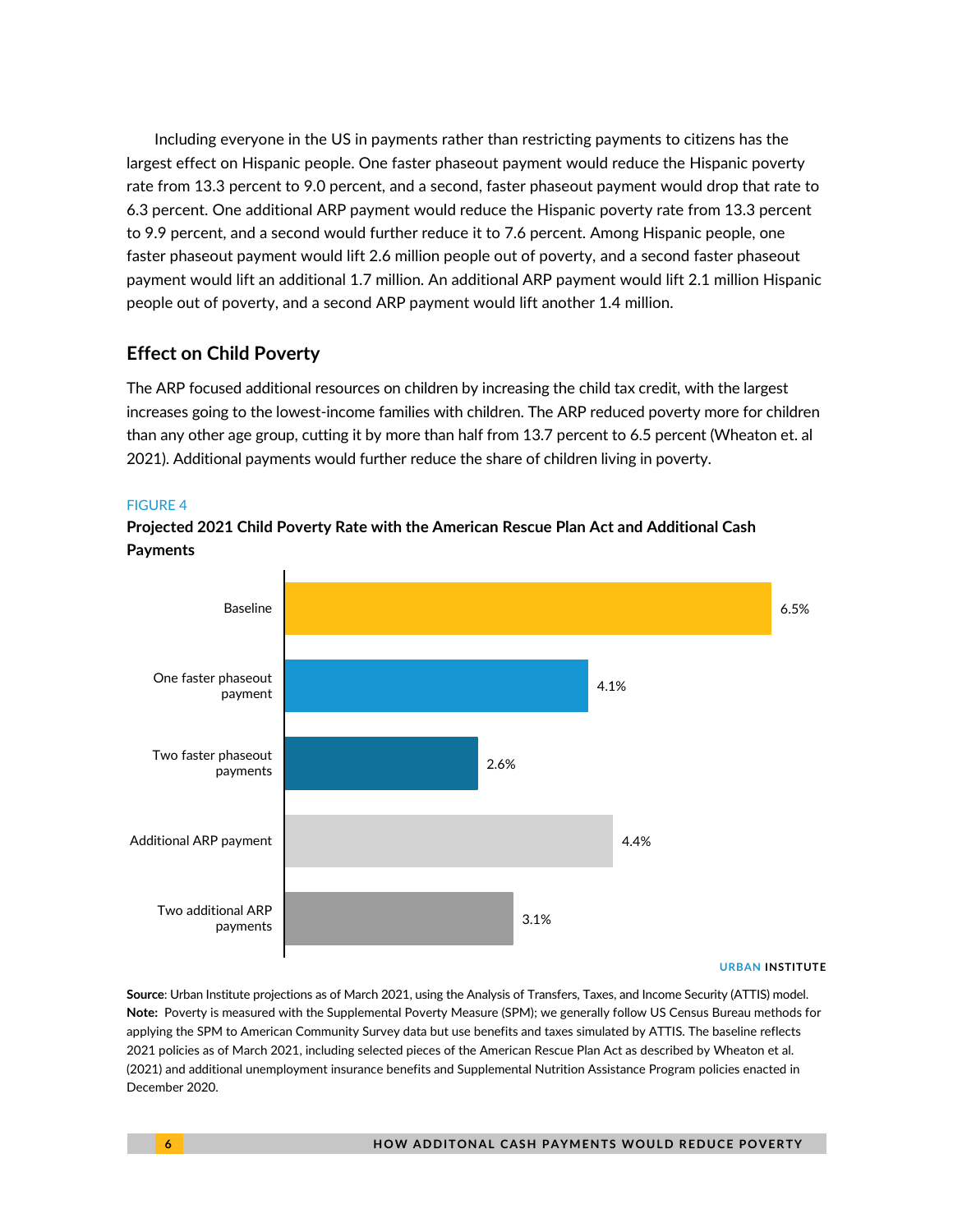We estimate that an additional, faster phaseout payment would drop the share of children living in poverty from 6.5 to 4.1 percent, and two faster phaseout payments would drop the share of children living in poverty to 2.6 percent. An additional ARP payment would drop the share of children living in poverty to 4.4 percent, and two additional ARP payments would drop it to 3.1 percent (figure 4). In total, we estimate that an additional faster phaseout payment would lift 1.8 million children out of poverty, and a second faster phaseout payment would lift 1.1 million more. An additional ARP would lift 1.6 million children out of poverty, and a second ARP payment would lift an additional 1 million.

### Distribution of Cash Payments

As long as payments begin to phase out above the poverty level, they will have a strong antipoverty effect. Where a policy begins to phase out affects the number of people eligible for payments and how much of the resources from each proposal would go to people at different income levels. Payments that phase out at lower incomes will concentrate resources to those at the lowest income levels.

One faster phaseout payment would generate \$253 billion in total payments. We estimate that approximately 14 percent of the total amount of money in the faster phaseout payments would go to families who, before the payments, had resources below the poverty level; 48 percent would go to families who had resources between 100 and 200 percent of the poverty level; and the remaining 38 percent of benefits would go to people who had family resources above 200 percent of the poverty level. One additional ARP payment would result in \$364 billion in additional payments, and a larger share of benefits from the ARP would be delivered to people at incomes above 200 percent of the poverty level. We estimate that 9 percent of the total benefits from the ARP payments would go to families with resources below the poverty level, 34 percent would go to families with resources between 100 and 200 percent of the poverty level, and the remaining 57 percent of payments would go to families with resources above 200 percent of the poverty level (figure 5). This is true with both one or two payments.

#### FIGURE 5





 $\blacksquare$  Faster phaseout payments  $\blacksquare$  Additional ARP payments

**Source**: Urban Institute projections as of March 2021, using the Analysis of Transfers, Taxes, and Income Security (ATTIS) model. **Note:** Poverty is measured with the Supplemental Poverty Measure (SPM); we generally follow US Census Bureau methods for applying the SPM to American Community Survey data but use benefits and taxes simulated by ATTIS.

**URBAN INSTITUTE**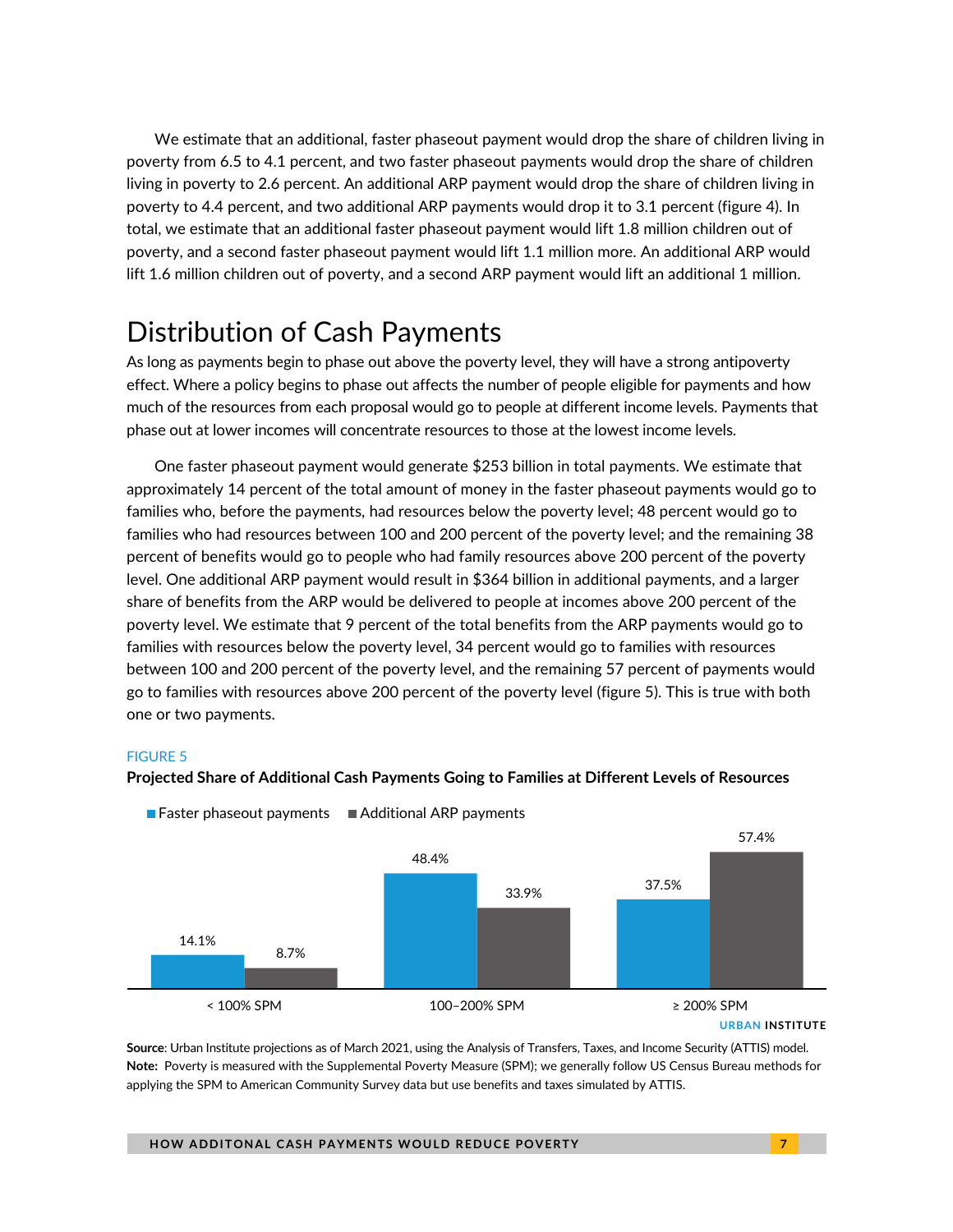## Conclusion

The American Rescue Plan is expected to reduce poverty substantially. But even with the legislation, 28 million people are projected to be in poverty in 2021. If Congress wanted to further reduce poverty or provide additional resources more broadly, additional payments could accomplish that. Some senators are calling for such payments.

We model two options for additional \$1,400 payments. One would begin to phase out at lower income levels, which we call the faster phaseout payment. This payment would provide relief targeted toward slightly lower-income people and would include all people, rather than just citizens as with the ARP payments. The other payment option we model would replicate the ARP payment thresholds and limit eligibility to citizens. We estimate a single additional payment could reduce poverty in 2021 from 13.7 percent to between 6.4 and 6.6 percent, depending on whether the payment is available to everyone in the US or is restricted to citizens. A second payment could drop poverty rates to between 4.9 and 5.2 percent depending on payment design.

Even considered in isolation, the recovery rebate enacted in the ARP would reduce the number of people in poverty by 11.4 million. Another round of payments could lift an additional 6.6 to 7.3 million people out of poverty, depending on whether the payment was restricted to citizens or made available to everyone. Two rounds of additional payments could drop the number of people in poverty by between 11.2 and 12.2 million people depending on payment design. We estimate an additional ARP payment would deliver about \$364 billion, and the faster phaseout payment would deliver an additional \$253 billion. Changing when the credit begins to phase out has little effect on the very lowest-income people but can significantly change the total amount of payments delivered.

## Appendix

### TABLE A.1

### **Projected Number of People in Poverty**

*Millions*

|                     | <b>Baseline</b> | <b>Targeted</b><br>payment | Two targeted<br>payments | <b>Additional</b><br><b>ARP</b> payment | Two additional<br><b>ARP</b> payments |
|---------------------|-----------------|----------------------------|--------------------------|-----------------------------------------|---------------------------------------|
| All < 100% SPM      | 28.1            | 20.9                       | 15.9                     | 21.6                                    | 17.0                                  |
| Black < 100% SPM    | 4.2             | 3.0                        | 2.3                      | 3.1                                     | 2.3                                   |
| White < 100% SPM    | 12.3            | 9.6                        | 7.6                      | 9.6                                     | 7.7                                   |
| Hispanic < 100% SPM | 8.2             | 5.6                        | 3.9                      | 6.1                                     | 4.7                                   |
| All < 50% SPM       | 9.4             | 7.2                        | 5.3                      | 7.4                                     | 5.7                                   |
| Children < 100% SPM | 4.8             | 3.0                        | 19                       | 3.2                                     | 2.2                                   |

**Source:** Urban Institute projections as of March 2021, using the Analysis of Transfers, Taxes, and Income Security (ATTIS) model. **Note:** Poverty is measured with the Supplemental Poverty Measure (SPM); we generally follow US Census Bureau methods for applying the SPM to American Community Survey data but use benefits and taxes simulated by ATTIS. Non-Hispanic people who do not identify as either white or Black or who identify with multiple races are included in the total but not shown separately in this table. The baseline reflects 2021 policies as of March 2021, including selected pieces of the American Rescue Plan Act as described by Wheaton et al. (2021) and additional unemployment insurance benefits and Supplemental Nutrition Assistance Program policies enacted in December 2020.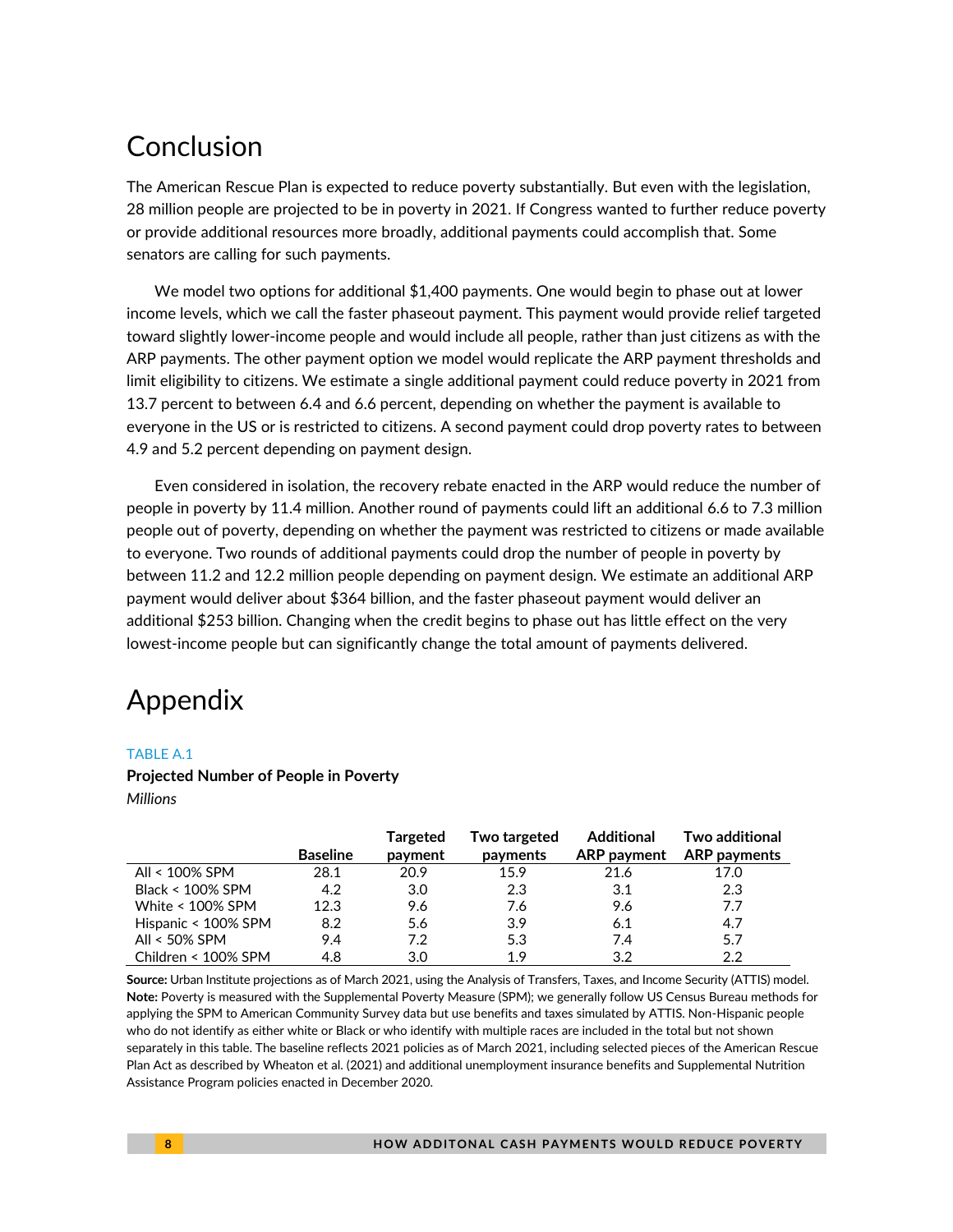# **Notes**

- $1$  For more information about the bill, see "American Rescue Plan Act of 2021," H.R. 1319, 117th Cong. (2021), [https://www.congress.gov/bill/117th-congress/house-bill/1319/text/.](https://www.congress.gov/bill/117th-congress/house-bill/1319/text/)
- <sup>2</sup> Authors' calculations based on microdata from Wheaton et al. (2021).
- <sup>3</sup> Lorie Konish, "These Senators are Calling for Continued Financial Relief Through the Economic Recovery for [American Families,](https://www.cnbc.com/2021/03/02/senators-call-for-recurring-stimulus-checks-unemployment-extensions.html)" *CNBC*, March 2, 2021.
- <sup>4</sup> The official poverty measure does not include the value of Supplemental Nutrition Assistance Program benefits and taxes.
- <sup>5</sup> We obtained the 2018 American Community Survey data from the IPUMS USA Database (Ruggles et al. 2020)
- $6$  We assume that all eligible tax filers receive the rebate payment, as well as (1) nonfilers who receive Social Security or Supplemental Security Income, (2) 10 percent of family members of nonfilers who receive Social Security or Supplemental Security Income, and (3) 78 percent of other nonfilers. Because of data limitations, we are unable to automatically assign the payment to nonfilers who receive Veterans Benefits. We use these assumptions for both the faster phaseout payments and the additional ARP payments.
- $7$  Because the poverty level increases with family size, some larger families might see their recovery rebates limited even with incomes below the poverty level. Because the SPM poverty threshold varies greatly, it is not necessarily the same for all families of the same size. However, the average threshold level for a family of six is \$40,260. That would be when the faster phaseout payments would start to be limited for head-of-household filers.

### References

- Ruggles, Steven, Sarah Flood, Ronald Goeken, Josiah Grover, Erin Meyer, Jose Pacas, and Matthew Sobek. 2020. IPUMS USA: Version 10.0 [dataset]. Minneapolis, MN: IPUMS.
- Wheaton, Laura, Sarah Minton, Linda Giannarelli, and Kelly Dwyer. 2021. "[2021 Poverty Projections: Assessing](https://www.urban.org/research/publication/2021-poverty-projections-assessing-four-american-rescue-plan-policies)  [Four American Rescue Plan Policies](https://www.urban.org/research/publication/2021-poverty-projections-assessing-four-american-rescue-plan-policies)." Washington, DC: Urban Institute.

# About the Authors

**Elaine Maag** is a principal research associate in the Urban-Brookings Tax Policy Center at the Urban Institute, where she studies income support programs for low-income families and children. Before joining Urban, Maag worked at the Internal Revenue Service and Government Accountability Office as a Presidential Management Fellow. She has advised congressional staff on the taxation of families with children, higher-education incentives in the tax code, and work incentives in the tax code. Maag codirected the creation of the Net Income Change Calculator, a tool that allows users to understand the trade-offs between tax and transfer benefits and changes in earnings or marital status. Maag holds an MS in public policy analysis from the University of Rochester.

**Kevin Werner** is a research analyst in the Income and Benefits Policy Center at the Urban Institute. He helps run the center's TRIM3 model, a microsimulation model that simulates major government tax and transfer programs and allows researchers to see the effects of various policy changes. He has dual degrees in economics and political science from American University and a master's degree in applied economics from Georgetown University.